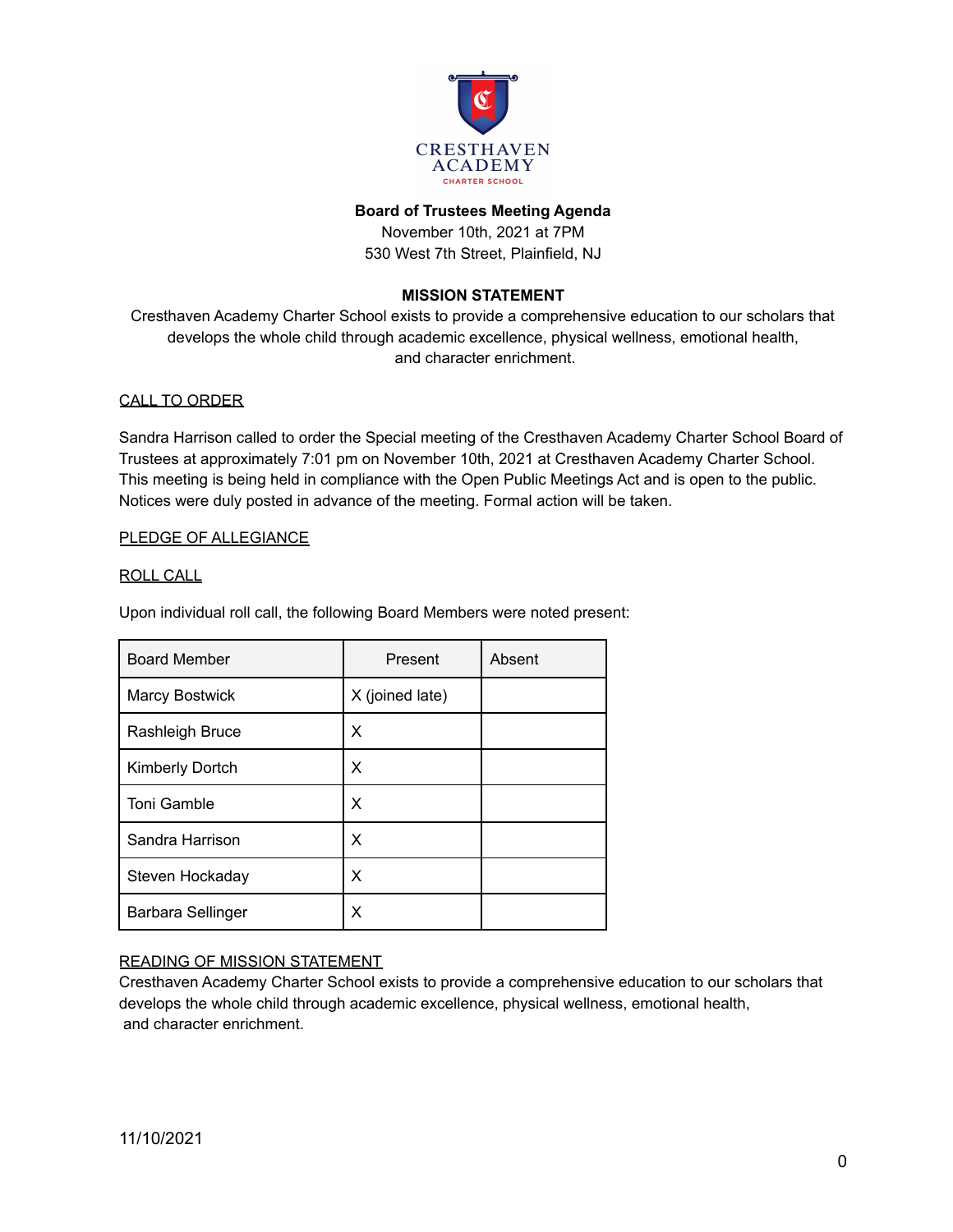## **ITEMS REQUIRING VOTES**

## Harrison

- Public is present
- Board of Trustees can comment
- Public can speak for two minutes each
- Comments have been shared about the path we should take as it relates to enrollment
- Extensive conversation regarding 22-23 enrollment
- Heard from the public
- Board of Trustees it is time to make a decision about the enrollment for 22-23

**Dortch** 

- Made a motion to reaffirm our commitment to continue the current plan of the enrollment of 6th grade as set forth in bylaws and charter application
- DO what is in the best interest of Cresthaven's current 5th grade scholars, the growth and future of Cresthaven Academy
- Evaluate and implement short and long term goals to be consistent with our mission, bylaws, and charter application

## **RESOLVED: BOARD OF TRUSTEES RESOLUTION # 2021-11-01A**

### **Enrollment for Cresthaven Academy CS 2022-2023**

The Board of Trustees of Cresthaven Academy Charter School resolves to reaffirm our commitment to continue the current plan of enrollment of 6th grade as set forth in bylaws and charter application.

|                         | $20 - 21$ | $21 - 22$ | 22-23 |
|-------------------------|-----------|-----------|-------|
| K                       | 75        | 75        | 75    |
| 1                       | 75        | 75        | 75    |
| $\mathbf{2}$            | 75        | 75        | 75    |
| $\mathbf{3}$            | 75        | 75        | 75    |
| $\boldsymbol{4}$        | 75        | 75        | 75    |
| $\overline{\mathbf{5}}$ |           | 75        | 75    |
| $\bf 6$                 |           |           | 75    |
| <b>TOTAL</b>            | 375       | 450       | 525   |

#### **Enrollment Chart**

| <b>Board Member</b> | <b>Motion</b> | Yes | No | <b>Abstain</b> | <b>Absent</b> |
|---------------------|---------------|-----|----|----------------|---------------|
|---------------------|---------------|-----|----|----------------|---------------|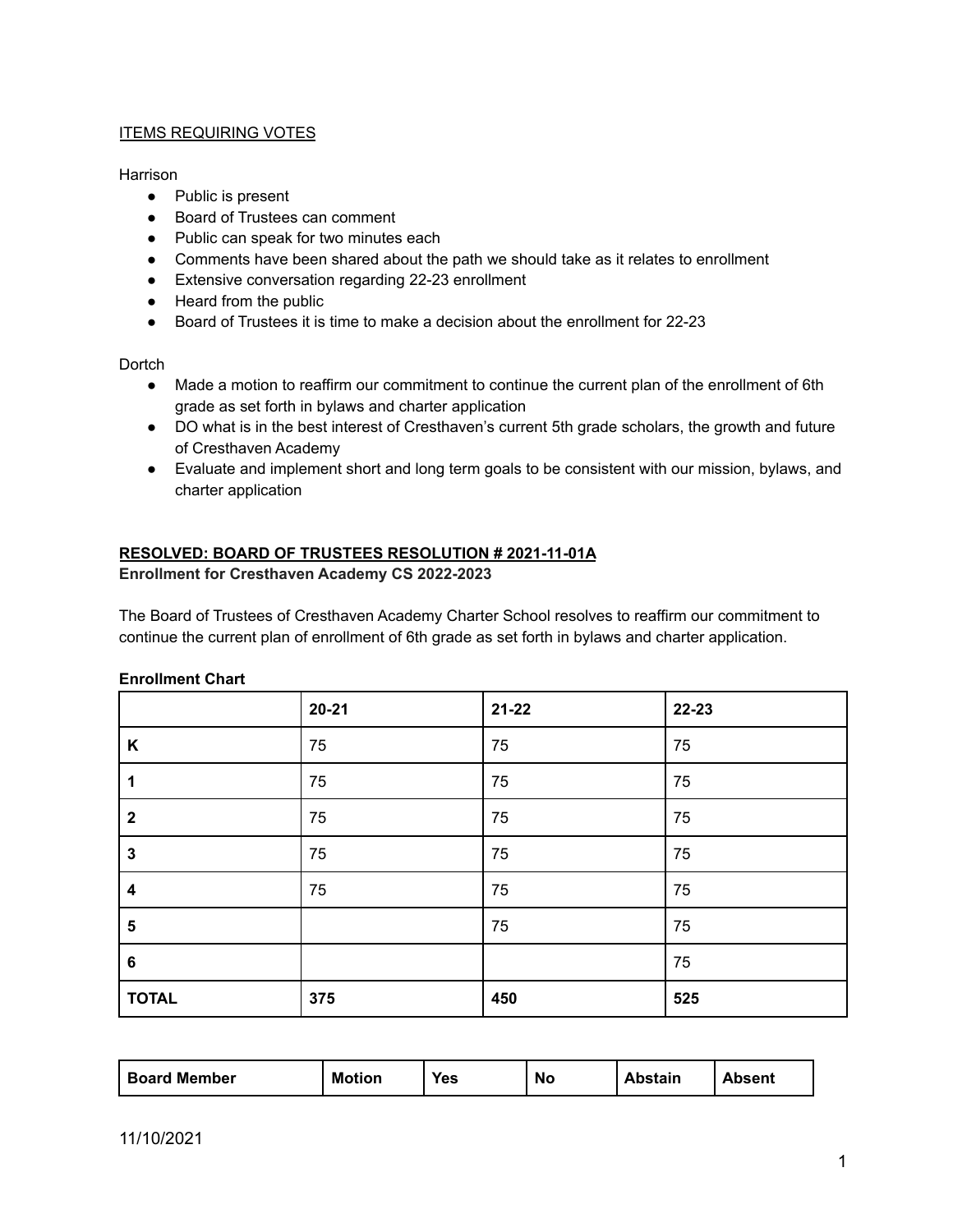| <b>Marcy Bostwick</b> |   |   | X |  |
|-----------------------|---|---|---|--|
| Rashleigh Bruce       |   | X |   |  |
| Kimberly Dortch       |   | X |   |  |
| Toni Gamble           |   |   | X |  |
| Sandra Harrison       |   | X |   |  |
| Steven Hockaday       | 2 | X |   |  |
| Barbara Sellinger     |   | X |   |  |

Gamble

- Appreciate Kim's motion in its entirety
- Feel that we voted to move forward but we don't have a plan

### Bostwick

- Didn't feel like we had enough clarity moving forward
- Not a clear plan and discussion about moving forward

### Villafuerte

- Thank you to the Board. Time is of the essence
- Conversation started in September
- Decision impacts Leadership Team they wanted to hear the decision for themselves

## PUBLIC PORTION

- Steve Colson
	- We want to keep commitments to our founding Kindergarten families
	- As of September, Leadership Team made the intent to ditch the families
	- Vocally opposed to what the Leadership team wants to do
	- Appreciate the Board voting yes to be on the side of the families
	- Honor the fact that you did this against the wishes of the Leadership Team of the school

#### Harrison

- We're here to make this happen
- Work together to make this

## MOTION TO ADJOURN

| <b>Board Member</b> | <b>Motion</b> | <b>Yes</b> | <b>No</b> | <b>Abstain</b> | <b>Absent</b> |
|---------------------|---------------|------------|-----------|----------------|---------------|
| Marcy Bostwick      |               | X          |           |                |               |
| Rashleigh Bruce     |               | X          |           |                |               |
| Kimberly Dortch     | 2             | X          |           |                |               |
| Toni Gamble         |               | X          |           |                |               |
| Sandra Harrison     |               | X          |           |                |               |
| Steven Hockaday     |               | X          |           |                |               |